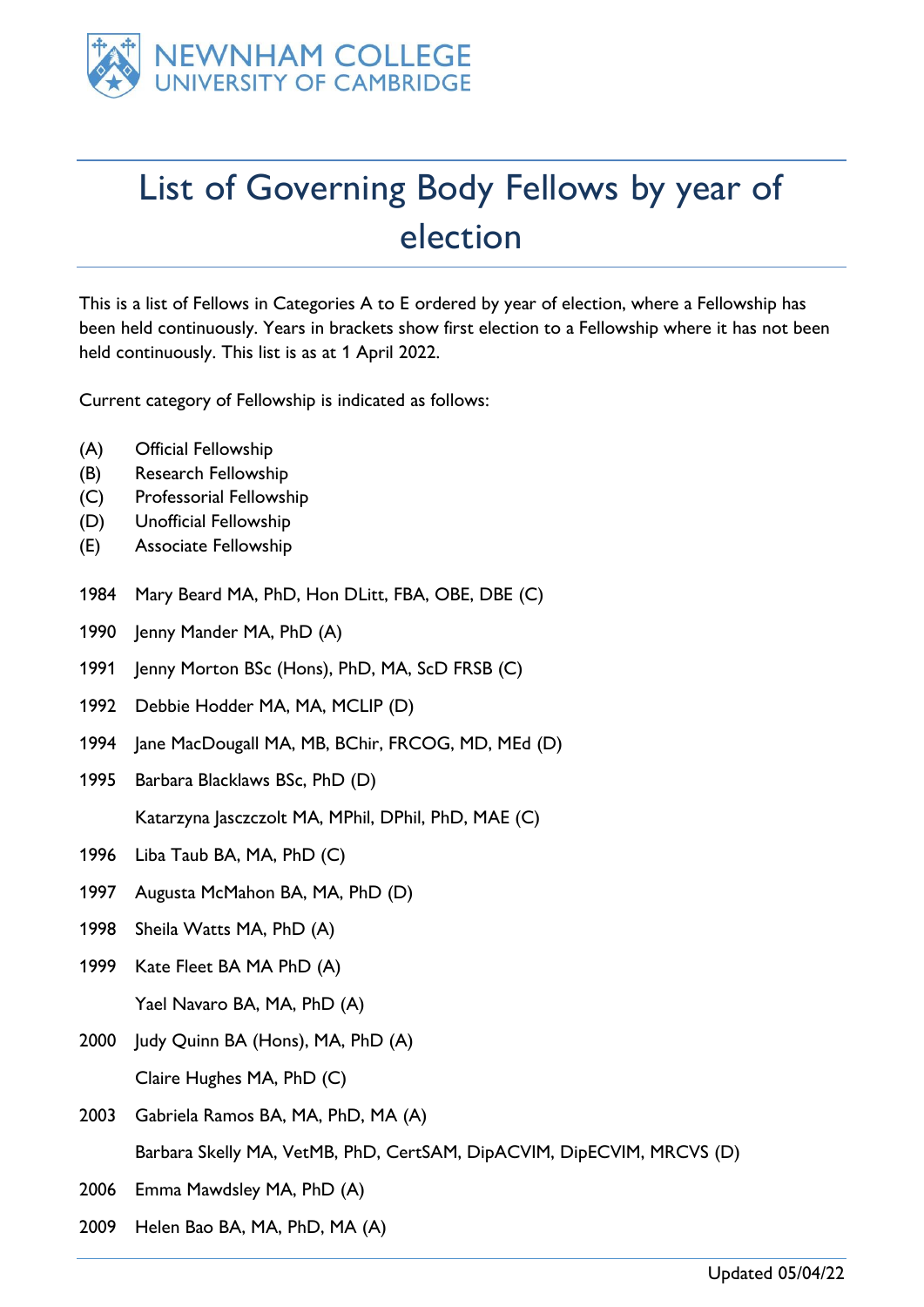- 2010 Sam Lucy BA, PhD, FSA (A) Cath Lindon BA (Hons), MA, PhD (D)
- 2011 Nathalie Vriend MA, MSc, MSc, PhD (D)
- 2012 Fiona Gilbert MB BChir, MRCP, DMRD, FRCR, FRCP, MA (C)
- 2013 Rae Langton BA, PhD, FBA, FAAAS, MAE (C)
- 2014 Laura Itzhaki MSc, PhD (C) Manali Desai BA, MA, PhD (A)
- 2015 Laurie Friday BA, MA, PhD (D) [1989] Tina Potter MSci, PhD (A)
- 2016 Delphine Mordey BA, MSt, PhD (D) Chana Morgenstern BA, MA, PhD (A)
- 2017 Maria Ubiali BSc, MSc, PhD, PhD (A) Christina Angelopoulos LLB, LLM, PhD (A)
- 2018 Róisín Owens BA, PhD (C)
	- Hana D'Souza Bc, Mgr, MSc, PhD (B)
	- Letizia Mortara Laurea PhD (D)
	- Daniela Sanchez-Lopez BSc, MA, PhD (B)
	- Holly Tilbrook MA, MLitt, PhD (D)
	- Amy Tobin BA, MA, PhD (D)
	- Emma Pomeroy BA, MA, PhD (D)
- 2019 Helen Taylor MA, MBBS, MRCP, FRCR, PgCert MedEd (A) Wendy Evans Grad CIPD, PG Dip HRM (D) Fran James MA, Vet MB (E) Alice Benton MA (D) Gabriella Heller BA, MPhil, PhD (B) Caroline Lanskey BA, PGCE, MPhil, PhD (A) Amy Morris BA (Hons), MPhil, PhD (A) Charis Olszok BA, MA, PhD (A) Mezna Qato BA, MA, DPhil (B) Sivasakthy Selvakumaran MA, Meng, CEng, MICE, PhD (B) Jessica Sklair BA, MA, PhD (B)
	- Niamh Tumelty BA Mus, HDip Ed, MA, MSc Econ, MCLIP (D)